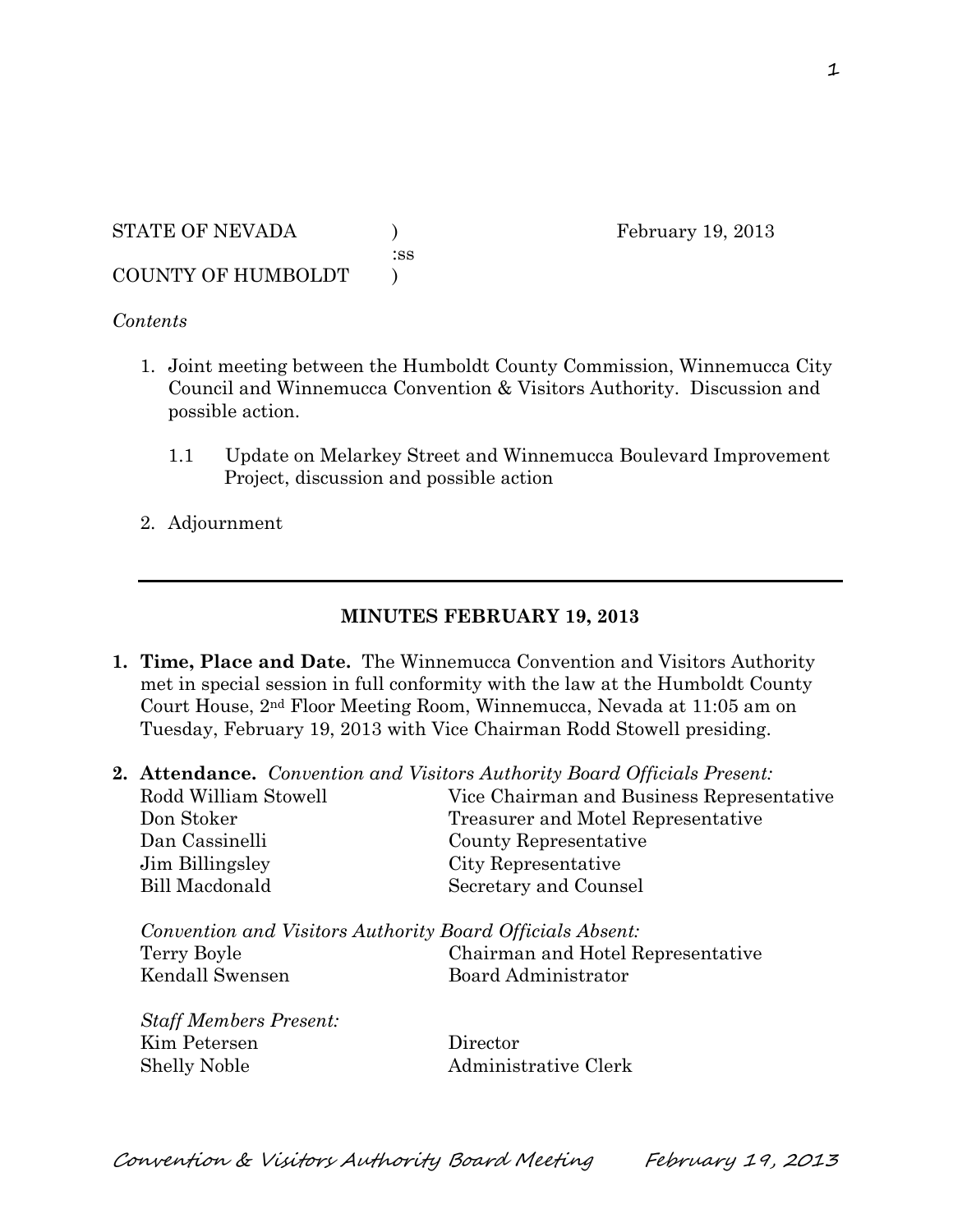**3. Joint meeting between the Humboldt County Commission, Winnemucca City Council and Winnemucca Convention & Visitors Authority.** 

## **3.1 Update on Melarkey Street and Winnemucca Boulevard Improvement Project, discussion and possible action**

Steve West presented some background and an update to all boards on this project. He had hoped that a large portion of the expense would be covered by a grant from NDOT that he had applied for. It had tentatively been awarded but now there have been changes made to this grant program so we will not be receiving funding. The estimated total amount of the project is \$280,000. The City, County and WCVA would each contribute \$93,333. Mayor Putnam supports these improvements and stated that she has spoken with representatives from Sundance Casino and Winners and they also support this project. Mr. Deist feels this is a valuable project that the county should support. Mr. Stoker again expressed his concern that the importance of the "Winnemucca to the Sea" log has not been properly emphasized. He would like to see it incorporated into the plans so that it stays at its current location instead of possibly being moved. Mr. Stowell expressed WCVA's concern that the main reason that the WCVA purchased the corner lot at Melarkey and Winnemucca Blvd. was for additional parking and he wanted to make sure that the amount of parking that would be lost would be kept to a minimum.

*Dan Cassinelli made a motion approving the WCVA's portion of the Melarkey Street and Winnemucca Boulevard improvement project, \$93,333. Motion carried, 4-0.*

**4. Regular Business. Next Meeting. The Board confirmed the next regular meeting date of Wednesday, February 20, 2013, 4:00 pm.** 

## **5. Adjourn.**

The meeting was adjourned at 12:25 pm to the next regular meeting, or to the earlier call of the Chairman or to the call of any three (3) members of the Board on three (3) working days notice.

Respectfully submitted,

Shelly Noble

Convention & Visitors Authority Board Meeting February 19, 2013